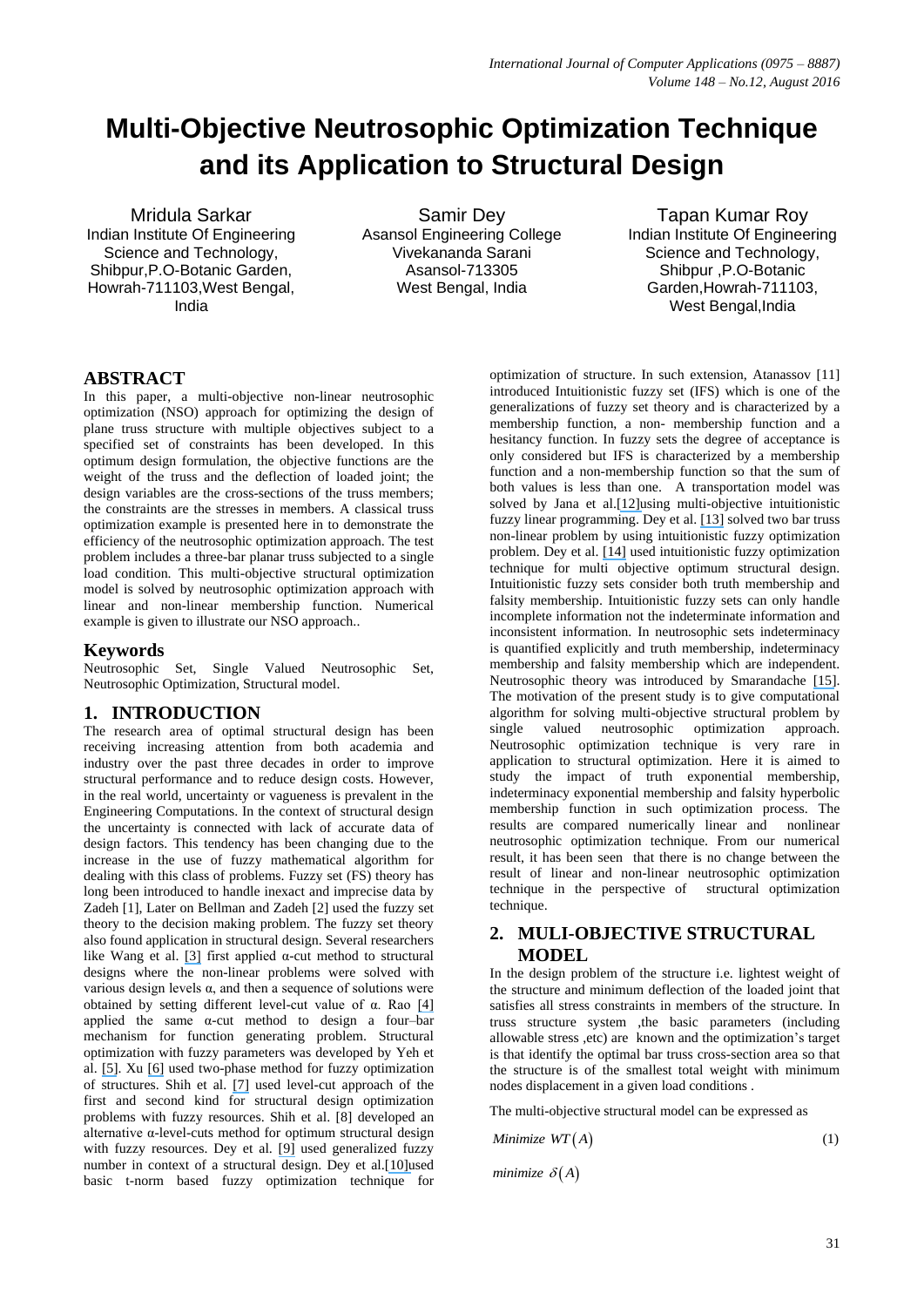$$
A^{\min} \le A \le A^{\max}
$$

where  $A = [A_1, A_2, \dots, A_n]$  are the design variables for the cross section, n is the group number of design variables for the cross section bar,  $WT(A) = \sum_{i=1}^{\infty}$ *n*  $WT(A) = \sum_{i=1}^{n} \rho_i A_i L_i$  is the total weight of the structure  $\mathfrak{h}(A)$  is the deflection of the loaded joint ,where  $L_i$ ,  $A_i$  and  $\rho_i$  are the bar length, cross section area and density of the  $i^h$  group bars respectively.  $\sigma(A)$  is the stress constraint and  $\sigma$  is allowable stress of the group bars under various conditions,  $A^{min}$  and  $A^{max}$  are the lower and upper bounds of cross section area A respectively.

# **3. MATHEMATICAL PRELIMINARIES 3.1 Fuzzy Set**

Let  $X$  be a fixed set. A fuzzy set  $A$  in  $X$  is an object having the form  $\tilde{A} = \{(x, T_A(x)) : x \in X\}$  where the function  $T_A: X \rightarrow [0,1]$  defined the truth membership of the element  $x \in X$  to the set A.

## **3.2 Intuitionistic Fuzzy Set**

Let a set *X* be fixed. An intuitionistic fuzzy set or IFS  $\tilde{A}^i$  in *X* is an object of the form  $\tilde{A}^i = \{ \langle X, T_A(x), F_A(x) \rangle | x \in X \}$ where  $T_A: X \to [0,1]$  and  $F_A: X \to [0,1]$  define the truth membership and falsity membership respectively,for every element of  $x \in X$ ,  $0 \leq T_A(x) + F_A(x) \leq 1$ .

## **3.3 Neutrosophic Set**

Let a set X be a space of points (objects) and  $x \in X$ .A neutrosophic set  $\tilde{A}^n$  in X is defined by a truth membership function  $T_A(x)$ , an indeterminacy-membership function  $I_A(x)$  and a falsity membership function  $F_A(x)$  and having the form  $\tilde{A}^n = \{ \langle x, T_A(x), I_A(x), F_A(x) \rangle | x \in X \}$ .  $T_A(x)$ ,  $I_A(x)$  and  $F_A(x)$  are real standard or non-standard subsets of  $]0^-,1^+[$ . That is  $T_A(x):X\to]0^-,1^+[$ ,  $I_A(x):X\to]0^-,1^+[$ ,  $F_A(x): X \to ]0^-, 1^+]$ . There is no restriction on the sum of  $T_A(x)$ ,  $I_A(x)$  and  $F_A(x)$  *so* 

 $0^{-} \leq \sup T_A(x) + I_A(x) + \sup F_A(x) \leq 3^{+}$ .

## **3.4 Single Valued Neutrosophic Set**

Let a set  $X$  be the universe of discourse. A single valued neutrosophic set  $\tilde{A}^n$  over *X* is an object having the form deutosophic set *A* over *A* is an object had<br> $\tilde{A}^n = \{ \langle x, T_A(x), I_A(x), F_A(x) \rangle | x \in X \}$  where

 $T_A: X \rightarrow [0,1], I_A: X \rightarrow [0,1]$  and  $F_A: X \rightarrow [0,1]$  with  $0 \le T_A(x) + I_A(x) + F_A(x) \le 3$  for all  $x \in X$ .

## **3.5 Complement of Neutrosophic Set**

Complement of a single valued neutrosophic set *A* is denoted by  $c(A)$  and is defined by

*International Journal of Computer Applications (0975 – 8887) Volume 148 – No.12, August 2016*

$$
T_{c(A)}(x) = F_A(x), \ I_{c(A)}(x) = 1 - F_A(x), \ F_{c(A)}(x) = T_A(x).
$$

## **3.6 Union of Neutrosophic Set**

The union of two single valued neutrosophic sets *A* and *B* is a single valued neutrosophic set C, written as  $C = A \cup B$ ,whose truth membership, indeterminacy-membership and falsity-membership functions are given by

$$
T_{c(A)}(x) = \max(T_A(x), T_B(x)), I_{c(A)}(x) = \max(I_A(x), I_B(x)),
$$
  
\n
$$
F_{c(A)}(x) = \min(F_A(x), F_B(x)) \text{ for all } x \in X.
$$

## **3.7 Intersection of Neutrosophic Set**

The intersection of two single valued neutrosophic sets *A* and *B* is a single valued neutrosophic set *C* , written as  $C = A \cap B$ , whose truth membership, indeterminacymembership and falsity-membership functions are given by

$$
T_{c(A)}(x) = \min(T_A(x), T_B(x)), \ I_{c(A)}(x) = \min(T_A(x), T_B(x)),
$$

 $F_{c(4)}(x) = \max(F_{A}(x), F_{B}(x))$  for all  $x \in X$ 

#### **4. MATHEMATICAL ANALYSIS**

# **4.1 Neutrosophic Optimization Technique to Solve Minimization type Multi-Objective Non-linear Programming Problem**

asseminate or  $\int_{x_0}^{x_0} f(x) dx$ ,  $\int_{x_0}^{x_0} f(x) dx$ ,  $\int_{x_0}^{x_0} f(x) dx$ ,  $\int_{x_0}^{x_0} f(x) dx$ ,  $\int_{x_0}^{x_0} f(x) dx$ ,  $\int_{x_0}^{x_0} f(x) dx$ ,  $\int_{x_0}^{x_0} f(x) dx$ ,  $\int_{x_0}^{x_0} f(x) dx$ ,  $\int_{x_0}^{x_0} f(x) dx$ ,  $\int_{x_0}^{x_0} f(x) dx$ ,  $\int_{x_0$ Decision making is a process of solving the problem involving the goals under constraints. The outcome is a decision which should in an action .Decision making plays an important role in engineering science .It is difficult process due to factors like incomplete and imprecise information which tend to presented real life situations. In the decision making process ,our main target is to find the value from the selected set with the highest degree of membership in the decision set and these values support the goals under constraints only. But there may be situations where some values from selected set cannot support i.e such values strongly against the goals under constraints which are nonadmissible. In this case such values are found from selected set with last degree of non –membership in the decision sets. Intuitionistic fuzzy sets can only handle incomplete information not the indeterminate information and inconsistent information which exists commonly in belief systems .In neutrosophic set ,indeterminacy is quantified explicitely and truth membership ,indeterminacy – membership and falsity membership are independent.So it is natural to adopt the purpose the value from the selected set with highest degree of truth-membership, indeterminacymembership and least degree of falsity membership on the decision set. These factors indicate that a decision making process takes place in neutrosophic environment.

A nonlinear multi-objective optimization of the problem is of the form

$$
Minimize \{f_1(x), f_2(x), \dots, f_p(x)\} \tag{2}
$$

$$
g_j(x) \le b_j
$$
  $j = 1, 2, \dots, q$ 

Now the decision set  $\tilde{D}^n$ , a conjunction of Neutrosophic

objects and constraints is defined  
\n
$$
\tilde{D}^n = \left(\bigcap_{k=1}^p \tilde{G}_k^n \right) \bigcap \left(\bigcap_{j=1}^q \tilde{C}_j^n \right) = \left\{ \left(x, T_{\tilde{D}^n}(x)\right) I_{\tilde{D}^n}(x), F_{\tilde{D}^n}(x) \right\}
$$
\nhere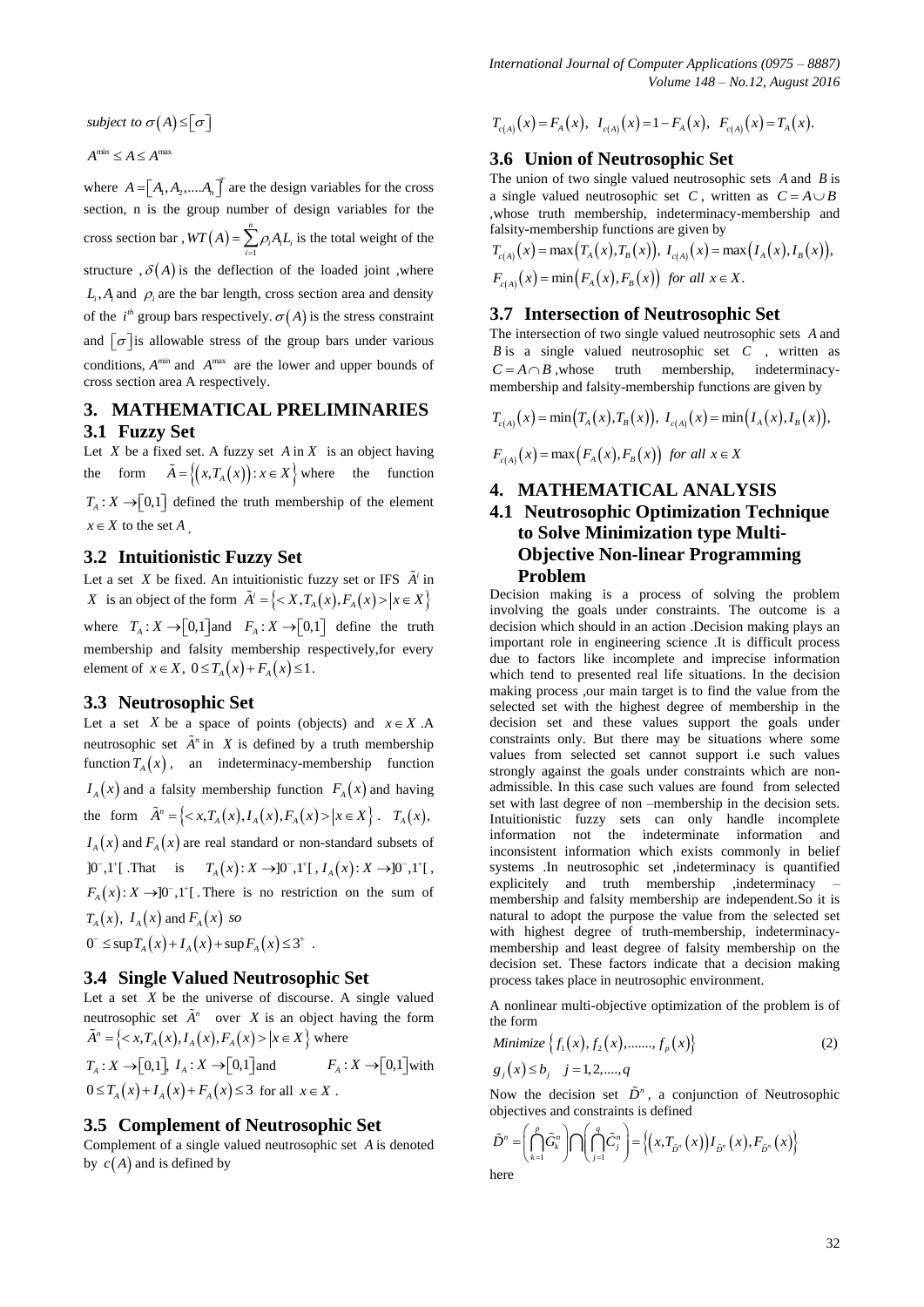$$
T_{\tilde{D}^n}\left(x\right) = \min\left\{\begin{aligned} & T_{\tilde{G}^n_1}\left(x\right), T_{\tilde{G}^n_2}\left(x\right), T_{\tilde{G}^n_3}\left(x\right), \dots, T_{\tilde{G}^n_p}\left(x\right); \\ & T_{\tilde{C}^n_1}\left(x\right), T_{\tilde{C}^n_2}\left(x\right), T_{\tilde{C}^n_3}\left(x\right), \dots, T_{\tilde{C}^n_q}\left(x\right)\right\} \quad for \ all \ \ x \in X \end{aligned}\right.
$$

$$
I_{\tilde{D}^{n}}(x) = \min \left\{ \begin{aligned} & I_{\tilde{G}_{1}^{n}}(x), I_{\tilde{G}_{2}^{n}}(x), I_{\tilde{G}_{3}^{n}}(x), \dots, I_{\tilde{G}_{p}^{n}}(x); \\ & I_{\tilde{C}_{1}^{n}}(x), I_{\tilde{C}_{2}^{n}}(x), I_{\tilde{C}_{3}^{n}}(x), \dots, I_{\tilde{C}_{q}^{n}}(x) \end{aligned} \right\} \text{ for all } x \in X
$$

$$
F_{\tilde{D}^{n}}(x) = \min \left\{ \begin{aligned} & F_{\tilde{G}_{1}^{n}}(x), F_{\tilde{G}_{2}^{n}}(x), F_{\tilde{G}_{3}^{n}}(x), \dots, F_{\tilde{G}_{p}^{n}}(x); \\ & F_{\tilde{C}_{1}^{n}}(x), F_{\tilde{C}_{2}^{n}}(x), F_{\tilde{C}_{3}^{n}}(x), \dots, F_{\tilde{C}_{q}^{n}}(x) \end{aligned} \right\} \text{ for all } x \in X
$$

Where  $T_{\tilde{D}^n}(x)$ ,  $I_{\tilde{D}^n}(x)$ ,  $F_{\tilde{D}^n}(x)$ truth-membership function, indeterminacy membership function, falsity membership function of neutrosophic decision set respectively .Now using the neutrosophic optimization, problem (2) is transformed to the non-linear programming problem as  $Max \alpha$ , *Max*  $\gamma$ , *Min*  $\beta$  (3)

such that 
$$
T_{\tilde{G}_k^n}(x) \ge \alpha
$$
;  $T_{\tilde{G}_l^n}(x) \ge \alpha$ ;  
\n $I_{\tilde{G}_k^n}(x) \ge \gamma$ ;  $I_{\tilde{G}_l^n}(x) \ge \gamma$ ;  
\n $F_{\tilde{G}_k^n}(x) \le \beta$ ;  $F_{\tilde{G}_l^n}(x) \le \beta$ ;  
\n $\alpha + \beta + \gamma \le 3$ ;  
\n $\alpha \ge \beta$ ;  $\alpha \ge \gamma$ ;  
\n $\alpha, \beta, \upsilon \in [0,1]$ 

Now this non-linear programming problem (3) can be easily solved by an appropriate mathematical programming to give solution of multi-objective non-linear programming problem (1) by neutrosophic optimization approach

## *4.1.1 Computational Algorithm*

**Step-1:** Solve the MONLP problem (2) as a single objective non-linear problem p times for each problem by taking one of the objectives at a time and ignoring the others. These solution are known as ideal solutions. Let  $x^k$  be the respective optimal solution for the  $k^{th}$  different objective and evaluate each objective values for all these  $k^{th}$  optimal solution.

**Step-2:** From the result of step-1, determine the corresponding values for every objective for each derived solution, pay-off matrix can be formulated as follows

$$
\begin{bmatrix} f_1^*(x^1) & f_2(x^1) & \dots & f_p(x^1) \\ f_1(x^2) & f_2^*(x^2) & \dots & f_p(x^2) \\ \dots & \dots & \dots & \dots & \dots & \dots \\ f_1(x^p) & f_2(x^p) & \dots & f_p^*(x^p) \end{bmatrix}
$$

**Step-3:** For each objective  $f_k(x)$  find lower bound  $L_k^{\mu}$  and the upper bound  $U_k^{\mu}$ 

$$
U_k^T = \max \left\{ f_k \left( x^{r^*} \right) \right\}
$$

and

$$
L_k^T = \min\left\{f_k\left(x^{r^*}\right)\right\} \text{ where } r = 1, 2, \dots, k
$$

For truth membership of objectives.

**Step-4:** upper and lower bounds for indeterminacy and falsity membership of objectives can be presented as follows :

for 
$$
k = 1, 2, \dots, p
$$
  
\n $U_k^F = U_k^T$  and  $L_k^F = L_k^T + t(U_k^T - L_k^T);$   
\n $L_k^I = L_k^T$  and  $U_k^I = L_k^T + s(U_k^T - L_k^T)$ 

Here  $t, s$  are predetermined real numbers in  $(0,1)$ 

**Step-5:** Define truth membership, indeterminacy membership and falsity membership functions as follows

$$
for\;k=\!1,\!2,\!...,p
$$

$$
(x) = \min \left[ r_{G_x}(x), r_{G_y}(x), r_{G_z}(x), \ldots, r_{G_z}(x) \right]
$$
\n
$$
(x) = \min \left\{ r_{G_y}(x), r_{G_y}(x), r_{G_z}(x), \ldots, r_{G_z}(x) \right\}
$$
\n
$$
(x) = \min \left\{ r_{G_y}(x), r_{G_y}(x), r_{G_z}(x), \ldots, r_{G_z}(x) \right\}
$$
\n
$$
(x) = \min \left\{ r_{G_y}(x), r_{G_y}(x), r_{G_y}(x), \ldots, r_{G_z}(x) \right\}
$$
\n
$$
(x) = \min \left\{ r_{G_y}(x), r_{G_y}(x), r_{G_y}(x), \ldots, r_{G_z}(x) \right\}
$$
\n
$$
(x) = \min \left\{ r_{G_y}(x), r_{G_y}(x), r_{G_y}(x), \ldots, r_{G_y}(x) \right\}
$$
\n
$$
(x) = \min \left\{ r_{G_y}(x), r_{G_y}(x), r_{G_y}(x), \ldots, r_{G_y}(x) \right\}
$$
\n
$$
(x) = \min \left\{ r_{G_y}(x), r_{G_y}(x), \ldots, r_{G_y}(x) \right\}
$$
\n
$$
(x) = \min \left\{ r_{G_y}(x), r_{G_y}(x), \ldots, r_{G_y}(x) \right\}
$$
\n
$$
(x) = \min \left\{ r_{G_y}(x), r_{G_y}(x), \ldots, r_{G_y}(x) \right\}
$$
\n
$$
(x) = \min \left\{ r_{G_y}(x), r_{G_y}(x), \ldots, r_{G_y}(x) \right\}
$$
\n
$$
(x) = \min \left\{ r_{G_y}(x), r_{G_y}(x), \ldots, r_{G_y}(x) \right\}
$$
\n
$$
(x) = \min \left\{ r_{G_y}(x), r_{G_y}(x), \ldots, r_{G_y}(x) \right\}
$$
\n
$$
(x) = \min \left\{ r_{G_y}(x), r_{G_y}(x), \ldots, r_{G_y}(x) \right\}
$$
\n
$$
(x) = \min \left\{ r_{G_y}(x), r_{G_y}(x), \ldots, r_{G_y}(x) \right\}
$$
\n
$$
(x) = \min \left
$$

**Step-6:**Now neutosophic optimization method for MONLP problem gives a equivalent nonlinear programming problem as

$$
Maximize \left(\alpha - \beta + \gamma\right) \tag{4}
$$

*such that*

$$
T_k(f_k(x)) \ge \alpha; \ I_k(f_k(x)) \ge \gamma; \ F_k(f_k(x)) \le \beta;
$$
  
\n
$$
\alpha + \beta + \upsilon \le 3; \ \alpha \ge \beta; \alpha \ge \gamma; \ \alpha, \beta, \gamma \in [0,1];
$$
  
\n
$$
g_j(x) \le b_j \ \ x \ge 0,
$$
  
\n
$$
k = 1, 2, ..., p; \ j = 1, 2, ..., q
$$
  
\nwhich is reduced to equivalent non-linear program

which is reduced to equivalent non-linear programming problem as

$$
Maximize \ (\theta - \eta + \kappa) \tag{5}
$$

*such that*

$$
f_k(x) + \frac{\theta\left(U_k^T - L_k^T\right)}{4} \le L_k^T;
$$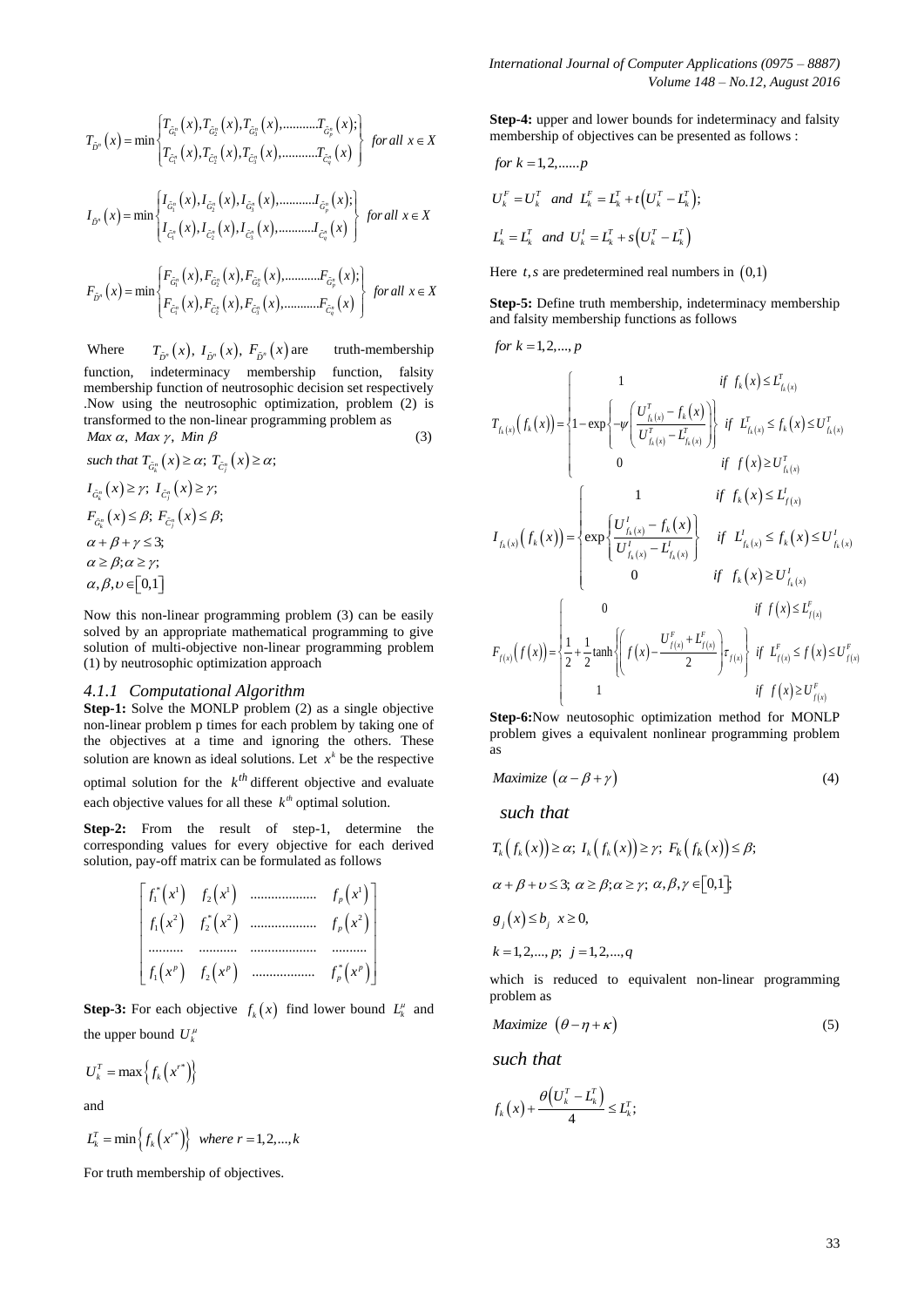$$
f_k(x) + \frac{\eta}{\tau_{f_k}} \le \frac{U_k^T + L_k^T + \varepsilon_{f_k}}{2};
$$
  

$$
f_k(x) + \kappa \xi_{f_k} \le L_k^T + \xi_{f_k}; \text{ for } k = 1, 2, \dots, p
$$

Where  $\theta = -\log(1 - \alpha)$ ,  $\kappa = \log \gamma$ ,

$$
\eta = -\tanh^{-1}(2\beta - 1), \psi = 4, \tau_{f_k} = \frac{6}{U_k^F - L_k^F}
$$
  

$$
\theta + \kappa + \eta \le 3; \ \theta \ge \kappa; \theta \ge \eta; \ \theta, \kappa, \eta \in [0, 1]; \ g_j(x) \le b_j; \ x \ge 0,
$$

This crisp nonlinear programming problem can be solved by appropriate mathematical algorithm.

# **4.2 Solution of Multi-Objective Structural Optimization Problem (MOSOP) by Neutrosophic Optimization Technique**

To solve the MOSOP (1), step 1 of 4.1.1 is used .After that according to step to pay off matrix is formulated.

$$
WT(A) \qquad \delta(A)
$$
  

$$
A^1 \begin{bmatrix} WT^*(A^1) & \delta(A^1) \\ AT^2 \end{bmatrix}
$$
  

$$
A^2 \begin{bmatrix} WT^*(A^2) & \delta^*(A^2) \end{bmatrix}
$$

According to step-2 the bound of weight objective  $U_{\text{WT}}^T$ ,  $\overline{L}_{\text{WT}}^T$ ;  $U_{WT}^I$ ,  $L_{WT}^I$  and  $U_{WT}^F$ ,  $L_{WT}^F$  for truth, indeterminacy and falsity membership function respectively. Then  $L_{WT}^T \leq WT(A) \leq U_{WT}^T$ ;  $L_{WT}^I \leq WT(A) \leq U_{WT}^I$ ;

 $L_{WT}^F \leq WT(A) \leq U_{WT}^F$ . Similarly the bound of deflection objective are  $U^T_{\delta}$ ,  $L^T_{\delta}$ ;  $U^I_{\delta}$ ,  $L^I_{\delta}$  and  $U^F_{\delta}$ ,  $L^F_{\delta}$  are respectively for truth, indeterminacy and falsity membership function. Then  $L_{\delta}^{T} \leq \delta(A) \leq U_{\delta}^{T}$ ;  $L_{\delta}^{I} \leq \delta(A) \leq U_{\delta}^{I}$ ;  $L_{\delta}^{F} \leq \delta(A) \leq U_{\delta}^{F}$ . Where  $U_{\text{WT}}^F = U_{\text{WT}}^T, \quad L_{\text{WT}}^F = L_{\text{WT}}^T + \varepsilon_{\text{WT}}^T; \quad L_{\text{WT}}^I = L_{\text{WT}}^T, \quad U_{\text{WT}}^I = L_{\text{WT}}^T + \varepsilon_{\text{WT}}^T$ and  $U_{\delta}^F = U_{\delta}^T$ ,  $L_{\delta}^F = L_{\delta}^T + \xi_{\delta}$ ;  $L_{\delta}^I = L_{\delta}^T$ ,  $U_{\delta}^I = L_{\delta}^T + \xi_{\delta}$  such that

$$
0 < \varepsilon_{\rm WT} < \left( U^T_{\rm WT} - L^T_{\rm WT} \right) \text{and } 0 < \xi_{\delta} < \left( U^T_{\delta} - L^T_{\delta} \right).
$$

Therefore the truth, indeterminacy and falsity membership

functions for objectives are  
\n
$$
T_{WT(A)}(WT(A)) =
$$
\n
$$
\begin{cases}\n1 & \text{if } WT(A) \le L_{WT(A)}^T \\
1 - \exp\left\{-\psi\left(\frac{U_{WT(A)}^T - WT(A)}{U_{WT(A)}^T - L_{WT(A)}^T}\right)\right\} & \text{if } L_{WT(A)}^T \le WT(A) \le U_{WT(A)}^T \\
0 & \text{if } WT(A) \ge U_{WT(A)}^T\n\end{cases}
$$

34 ; 1 exp 0 *WT A T WT A T WT A WT T T WT A WT A WT WT T WT A WT I WT A if WT A L L WT A if L WT A L if WT A L* 0 1 1 tanh 2 2 2 1 *WT A T WT A WT T T WT A WT A WT T T WT WT WT A WT A T WT A F WT A if WT A L U L WT A if L WT A U if WT A U* 0 , *T T where U L WT WT WT WT*

and  
\n
$$
T_{\delta(A)}(\delta(A)) = \begin{cases}\n1 & \text{if } \delta(A) \le L_{\delta}^T \\
1 - \exp\left\{-\psi\left(\frac{U_{\delta}^T - \delta(A)}{U_{\delta}^T - L_{\delta}^T}\right)\right\} & \text{if } L_{\delta}^T \le \delta(A) \le U_{\delta}^T \\
0 & \text{if } \delta(A) \ge U_{\delta}^T\n\end{cases}
$$

$$
I_{\delta(A)}(\delta(A)) = \begin{cases} 1 & \text{if } \delta(A) \le L_{\delta}^T \\ \exp\left\{ \frac{\left(L_{\delta}^T + \xi_{\delta}\right) - \delta(A)}{\xi_{\delta}} \right\} & \text{if } L_{\delta}^T \le \delta(A) \le L_{\delta}^T + \xi_{\delta} \\ 0 & \text{if } \delta(A) \ge L_{\delta}^T + \xi_{\delta} \end{cases}
$$

$$
F_{\delta(A)}(\delta(A)) = \begin{cases} 0 & \text{if } \delta(A) \le L_{\delta}^T + \varepsilon_{\delta} \\ \frac{1}{2} + \frac{1}{2} \tanh\left\{ \frac{\delta(A) - \frac{\left(U_{\delta}^T + U_{\delta}^T\right) + \varepsilon_{\delta}}{2} \right\} \tau_{\delta} & \text{if } L_{\delta}^T + \varepsilon_{\delta} \le \delta(A) \le U_{\delta}^T \\ 1 & \text{if } \delta(A) \ge U_{\delta}^T \end{cases}
$$

where  $\psi$ ,  $\tau$  are non-zero parameters prescribed by the decision maker and for *where*  $0 < \varepsilon_{\delta}, \xi_{\delta} < (U_{\delta}^T - L_{\delta}^T)$ 

According to neutrosophic optimization technique considering truth, indeterminacy and falsity membership function for MOSOP (1), crisp non-linear programming problem can be formulated as

$$
Maximize \left(\alpha + \gamma - \beta\right) \tag{6}
$$

Subject to

$$
T_{WT}\big(WT(A)\big) \geq \alpha; \ \ T_{\delta}\big(\delta(A)\big) \geq \alpha;
$$
  

$$
I_{WT}\big(WT(A)\big) \geq \gamma; \ I_{\delta}\big(\delta(A)\big) \geq \gamma;
$$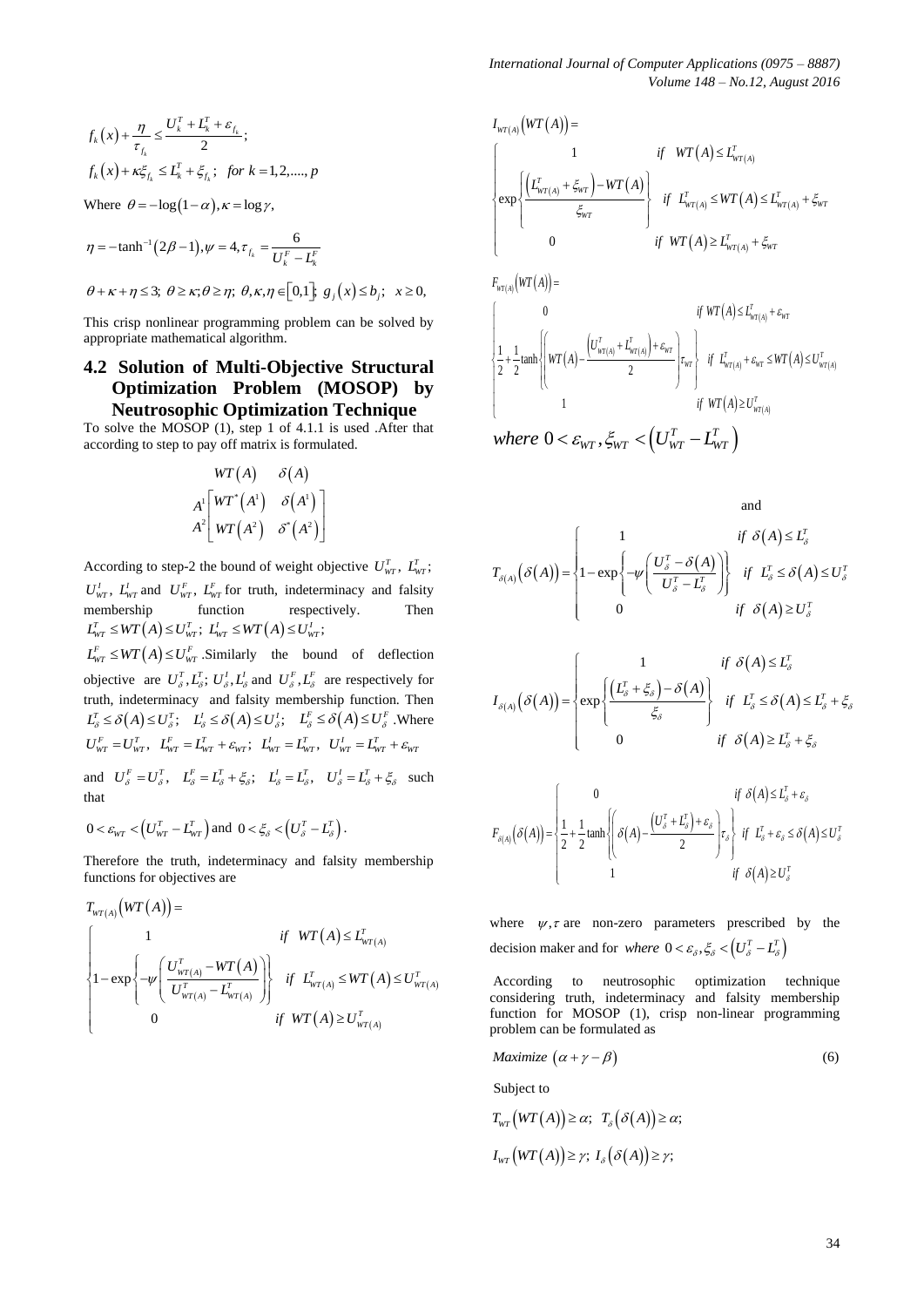$$
F_{WT}\big(WT(A)\big) \leq \beta; \quad F_{\delta}\big(\delta(A)\big) \leq \beta;
$$
  
\n
$$
\sigma(A) \leq [\sigma];
$$
  
\n
$$
\alpha + \beta + \gamma \leq 3; \ \alpha \geq \beta; \ \alpha \geq \gamma;
$$
  
\n
$$
\alpha, \beta, \gamma \in [0,1], \ A^{\min} \leq A \leq A^{\max}
$$

which is reduced to equivalent non-linear programming problem as

$$
Maximize (\theta + \kappa - \eta) \tag{7}
$$

Such that

$$
E_{\text{RF}}(\hat{W}(T(A)) \leq \beta; F_{\text{S}}(\delta(A)) \leq \beta;
$$
\nSubstitu-  
\n
$$
\sigma(A) \leq [\sigma] \sum_{\text{S}} \alpha
$$
\n
$$
\sigma(A) \leq [\sigma] \sum_{\text{S}} \alpha
$$
\n
$$
\sigma(A) \leq [\sigma] \sum_{\text{S}} \alpha
$$
\n
$$
\sigma(A) \cdot \sigma \leq [\sigma] \sum_{\text{S}} \alpha \cdot \beta, \alpha \geq \beta; \alpha \geq \gamma;
$$
\nSubstitu-  
\n
$$
\sigma(A) \cdot \alpha] = \frac{PL}{L(A + \sqrt{2}A_1)}
$$
\nSubstitu-  
\n
$$
\sigma(A, A_1) = \frac{PL}{L(A + \sqrt{2}A_1)}
$$
\nSubstitu-  
\n
$$
\sigma(A, A_2) = \frac{PL}{L(A + \sqrt{2}A_2)}
$$
\nSubstitu-  
\n
$$
\sigma(A, A_3) = \frac{PL}{L(A + \sqrt{2}A_3)} \leq [\sigma_1^2];
$$
\nSubstitu-  
\n
$$
\sigma(A, A_4) = \frac{PL}{L(A + \sqrt{2}A_4)} \leq [\sigma_1^2];
$$
\nWith  $\alpha$  is the closed to equivalent non-linear programming

\nSubject to

\n
$$
\sigma(A, A_1) = \frac{PL}{(2A^2 + 2A_4)} \leq [\sigma_1^2];
$$
\nWith  $\alpha$  is the same in the  $P = \text{ applied total}$  and

\n
$$
\sigma(A) \cdot \sigma(\beta) = \frac{PL}{\alpha + \sqrt{2}A_1} \times [\sigma_1^2];
$$
\n
$$
\sigma(A) \cdot \sigma(\beta) = \frac{PL}{\alpha} \cdot \frac{U_{\text{RF}} - L_{\text{RF}} - L_{\text{RF}} + \frac{L}{\alpha} \cdot \tau;
$$
\n
$$
\sigma(A) \cdot \sigma(\beta) = \frac{1}{\alpha} \cdot \sigma \cdot \beta; \alpha \wedge \gamma = \Gamma_0 \text{1})
$$
\nSubstitu- $\beta$  is the second for local  
\n $\delta(A) + \kappa \zeta_{\text{RF}} \leq$ 

$$
\tau_{\sigma_i} = \frac{6}{\left(U_{\sigma_i}^F - L_{\sigma_i}^F\right)}; \ \kappa = \ln \gamma; \ \eta = -\tanh^{-1}\left(2\beta - 1\right).
$$

Solving the above crisp model (7) by an appropriate mathematical programming algorithm optimal solution will be obtained and hence objective functions i.e structural weight and deflection of the loaded joint will attain Pareto optimal solution.

#### **5. NUMERICAL ILLUSTRATION**

A well known three bar planer truss is considered to minimize weight of the structure  $WT(A_1, A_2)$  and minimize the deflection  $\delta(A_1, A_2)$  at a loading point of a statistically loaded three bar planer truss subject to stress constraints on each of the truss members



**Fig 1: Design of the three-bar planar truss**

The multi-objective optimization problem can be stated as follows

Minimize 
$$
WT(A_1, A_2) = \rho L(2\sqrt{2}A_1 + A_2)
$$
 (8)  
\nMinimize  $\delta(A_1, A_2) = \frac{PL}{E(A_1 + \sqrt{2}A_2)}$ 

Subject to

$$
\sigma_1(A_1, A_2) = \frac{P(\sqrt{2}A_1 + A_2)}{(2A_1^2 + 2A_1A_2)} \leq [\sigma_1^T];
$$
  

$$
\sigma_2(A_1, A_2) = \frac{P}{(A_1 + \sqrt{2}A_2)} \leq [\sigma_2^T];
$$
  

$$
\sigma_3(A_1, A_2) = \frac{PA_2}{(2A_1^2 + 2A_1A_2)} \leq [\sigma_3^C];
$$
  

$$
A_i^{\min} \leq A_i \leq A_i^{\max} \quad i = 1, 2
$$

where  $P =$  applied load;  $\rho =$  material density;  $L =$  length;  $E = \text{Young's modulus}$ ;  $A_1 = \text{Cross section of bar-1}$  and bar-3;  $A_2$  = Cross section of bar-2;  $\delta$  is deflection of loaded joint.  $\lfloor \sigma_1^T \rfloor$  and  $\lfloor \sigma_2^T \rfloor$  are maximum allowable tensile stress for bar 1 and bar 2 respectively,  $\sigma_3^C$  is maximum allowable compressive stress for bar 3.The input numeric data are given in Table 1.

Solution : According to step 2 of 4.1.1, pay-off matrix is formulated as follows

$$
WT(A_1, A_2) \qquad \delta(A_1, A_2)
$$
  

$$
A^1 \begin{bmatrix} 2.638958 & 14.64102 \\ 19.14214 & 1.656854 \end{bmatrix}.
$$

Here

Here  
\n
$$
U_{WT}^F = U_{WT}^T = 19.14214, L_{WT}^F = L_{WT}^T + \varepsilon_1 = 2.638958 + \varepsilon_1;
$$
\n
$$
L_{WT}^I = L_{WT}^T = 2.638958, U_{WT}^I = L_{WT}^T + \xi_1 = 2.638958 + \xi_1
$$
\nsuch that  $0 < \varepsilon_1, \xi_1 < (19.14214 - 2.638958)$ ;  
\n
$$
U_{S}^F = U_{S}^T = 14.64102, L_{S}^F = L_{S}^T + \varepsilon_2 = 1.656854 + \varepsilon_2;
$$

$$
U_{\delta}^{F} = U_{\delta}^{T} = 14.64102, L_{\delta}^{F} = L_{\delta}^{T} + \varepsilon_{2} = 1.656854 + \varepsilon_{2};
$$

$$
L_s^I = L_s^T = 1.656854, U_s^I = L_s^T + \xi_2 = 1.656854 + \xi_2
$$

such that  $0 < \varepsilon_2, \xi_2 < (14.64102 - 1.656854)$ 

Here truth, indeterminacy, and falsity membership function for objective functions  $WT(A_1, A_2)$ ,  $\delta(A_1, A_2)$  are defined as follows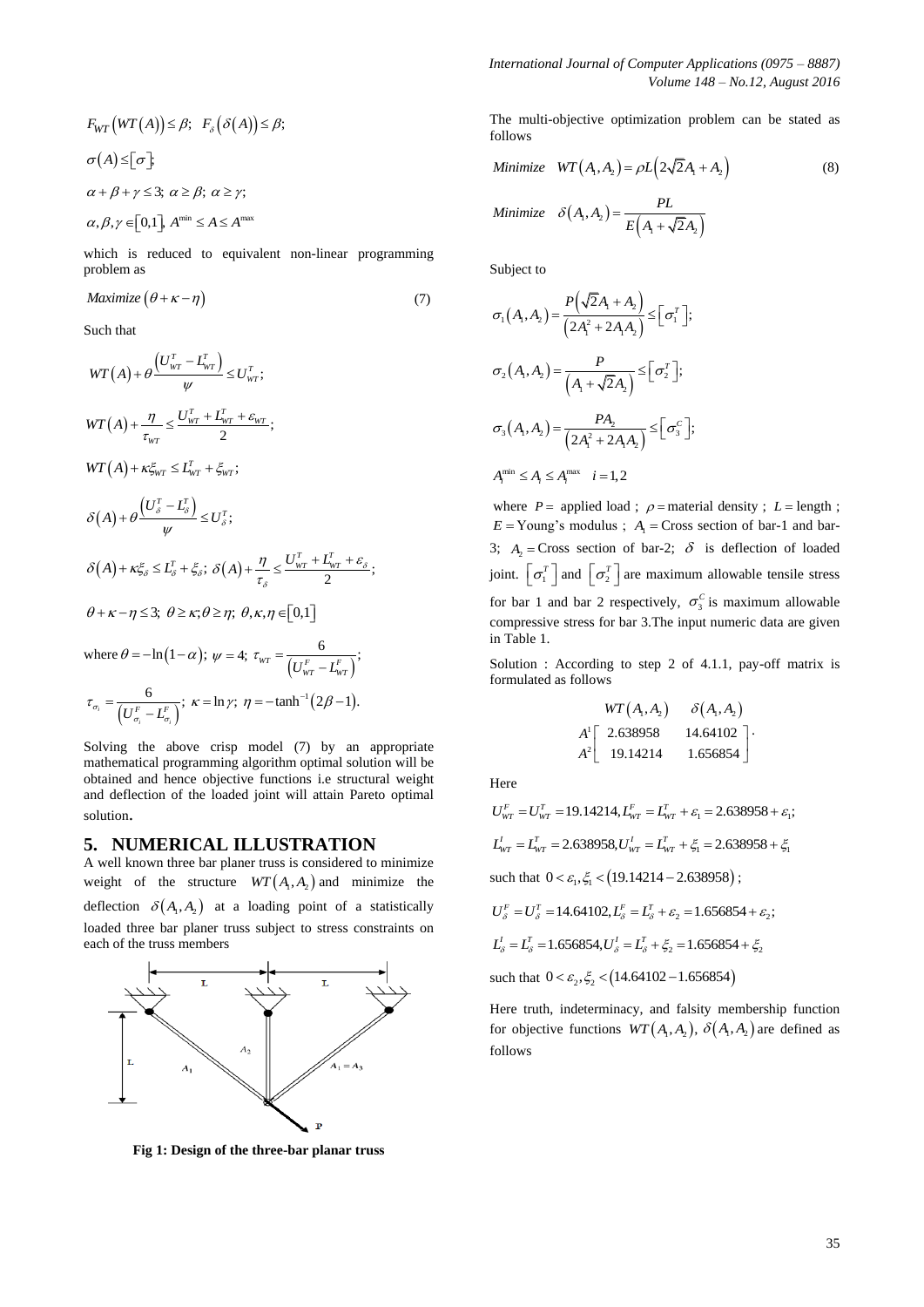$$
T_{WT(A_{1},A_{2})}(WT(A_{1},A_{2})) =
$$
\n
$$
\begin{cases}\n1 & \text{if } WT(A_{1},A_{2}) \le 2.638958 \\
1 - \exp\left\{-4\left(\frac{19.14214 - WT(A_{1},A_{2})}{16.503182}\right)\right\} & \text{if } 2.638958 \le WT(A_{1},A_{2}) \le 19.14214 \\
0 & \text{if } WT(A_{1},A_{2}) \ge 19.14214\n\end{cases}
$$
\n
$$
I_{WT(A_{1},A_{2})}(WT(A_{1},A_{2})) =
$$
\n
$$
\begin{cases}\n1 & \text{if } WT(A_{1},A_{2}) \le 2.638958 \\
\exp\left\{\frac{(2.638958 + \xi_{1}) - WT(A_{1},A_{2})}{\xi_{1}}\right\} & \text{if } 2.638958 \le WT(A_{1},A_{2}) \le 2.638958 + \xi_{1}\n\end{cases}
$$
\n
$$
F_{WT(A_{1},A_{2})}(WT(A_{1},A_{2})) =
$$
\n
$$
\begin{cases}\n0 & \text{if } WT(A_{1},A_{2}) \ge 2.638958 + \xi_{1}\n\end{cases}
$$
\n
$$
I_{WT(A_{1},A_{2})}(WT(A_{1},A_{2})) =
$$
\n
$$
\begin{cases}\n0 & \text{if } WT(A_{1},A_{2}) \le 2.638958 \\
\frac{1}{2} + \frac{1}{2} \tanh\left(\frac{WT(A_{1},A_{2}) - \frac{21.781098 + \xi_{1}}{2}\right)}{2} & \text{if } 2.633058 \le WT(A_{1},A_{2}) \le 19.14214 \\
1 & \text{if } WT(A_{1},A_{2}) \ge 19.14214\n\end{cases}
$$

$$
0 < \varepsilon_{\rm i}, \xi_{\rm i} < 16.503182
$$

and

and  $T_{\delta(A_1, A_2)}(\delta(A_1, A_2)) =$  $(A_1, A_2)$  $\left\{\frac{(A_1, A_2)}{(A_1, A_2)}\right\}$  if 1.656854  $\leq \delta(A_1, A_2)$  $(A_1, A_2)$  $, A_2$  $\left\{\phi_1, A_2\right\}$  if  $1.656854 \leq \delta(A_1, A_2)$  $, A_2$  $(A_2)$ ] = <br>
1 if  $\delta(A_1, A_2) \le 1.656854$ 1 if  $\delta(A, A_2) \le 1.656854$ <br>
1-exp  $\left\{-4\left(\frac{14.64102 - \delta(A_1, A_2)}{12.984166}\right)\right\}$  if  $1.656854 \le \delta(A_1, A_2) \le 14.64102$ <br>
if  $\delta(A_1, A_2) \ge 14.64102$ *if*  $\delta(A_1, A_2)$ *if*  $\delta(A_1, A_2) \le 1.656854$ <br> *A*<sub>1</sub>, *A*<sub>2</sub>)<br> *if*  $1.656854 \le \delta(A_1, A_2)$ *if*  $\delta(A_1, A_2)$ δ  $\left\{\frac{\delta(A_1,A_2)}{i} \right\}$  if 1.656854  $\leq \delta$ δ  $\left| \begin{array}{cc} 1 & \text{if } \delta(A_1,A_2) \leq \end{array} \right|$  $\begin{bmatrix} 1 & if \ \delta(A) \\ 1 - \exp \{-4 \Big( \frac{14.64102 - \delta(A_1, A_2)}{1} \Big) \Big) & if \ 1.6 \end{bmatrix}$  $\left\{\n1-\exp\left\{\n-\frac{4\left(\frac{14.64102 - \delta(A_1, A_2)}{12.984166}\right)\right\}\n\right\}\n\quad \text{if } 1.656854 \leq \delta(A_1, A_2) \leq 14.64103\n\quad \text{if } 1.656854 \leq \delta(A_1, A_2) \leq 14.64103\n\right\}$  $\bigcup$  0 if  $\delta(A_1, A_2) \ge$ 

 $I_{\delta(A_1,A_2)}(\delta\big(A_1,A_2\big)\big)=$ 

$$
I_{\delta(A_1, A_2)}(O(A_1, A_2)) =
$$
\n
$$
\begin{cases}\n1 & \text{if } \delta(A_1, A_2) \le 1.656854 \\
\exp\left\{\frac{(1.656854 + \xi_2) - \sigma_r(A_1, A_2)}{\xi_2}\right\} & \text{if } 130 \le \delta(A_1, A_2) \le 1.656854 + \xi_2 \\
0 & \text{if } \delta(A_1, A_2) \ge 1.656854 + \xi_2\n\end{cases}
$$

 $F_{\delta(A_1, A_2)} (\delta(A_1, A_2)) =$ 

$$
F_{\delta(A_1, A_2)}(\delta(A_1, A_2)) = \begin{cases}\n0 & \text{if } \delta(A_1, A_2) \le 1.656854 + \varepsilon_2 \\
\frac{1}{2} + \frac{1}{2} \tanh\left(\frac{\delta(A_1, A_2) - \frac{16.297874 + \varepsilon_2}{2}}{2}\right) \frac{6}{12.984166 - \varepsilon_2}\n\end{cases}
$$
\nif  $1.656854 + \varepsilon_2 \le \delta(A_1, A_2) \le 14.64102$  the set  
\ndecel  
\n
$$
0 < \varepsilon_2, \xi_2 < 12.9842
$$

According to neutrosophic optimization technique the MOSOP (8) can be formulated as *Maximize*  $(A + \kappa - n)$ 

$$
(2\sqrt{2}A_1 + A_2) + 4.1257\theta \le 19.14214;
$$
  
\n
$$
(2\sqrt{2}A_1 + A_2) + \frac{\eta(16.503182 - \varepsilon_1)}{6} \le \frac{(21.781098 + \varepsilon_1)}{2};
$$
  
\n
$$
(2\sqrt{2}A_1 + A_2) + \kappa \xi_1 \le (2.638958 + \xi_1);
$$

$$
\frac{20}{\left(A_{1} + \sqrt{2}A_{2}\right)} + 3.2460415\theta \le 14.64102;
$$
\n
$$
\frac{20}{\left(A_{1} + \sqrt{2}A_{2}\right)} + \frac{\eta(12.984166 - \varepsilon_{2})}{6} \le \frac{(16.297874 + \varepsilon_{2})}{2};
$$
\n
$$
\frac{20}{\left(A_{1} + \sqrt{2}A_{2}\right)} + \kappa\xi_{2} \le (1.656854 + \xi_{2});
$$
\n
$$
\frac{20\left(\sqrt{2}A_{1} + A_{2}\right)}{\left(2A_{1}^{2} + 2A_{1}A_{2}\right)} \le 20;
$$
\n
$$
\frac{20A_{2}}{\left(2A_{1}^{2} + 2A_{1}A_{2}\right)} \le 15;
$$
\n
$$
\theta + \kappa + \eta \le 3; \theta \ge \kappa; \theta \ge \eta
$$
\n
$$
0.1 \le A_{1}, A_{2} \le 5
$$

Now , using above mentioned truth, indeterminacy and falsity membership function NLP (8) can be solved by NSO technique for different values of  $\varepsilon_1, \varepsilon_2$  and  $\xi_1, \xi_2$ . The optimum solution of MOSOP(8) is given in table (2) .

Here solutions for the different tolerance  $\xi_1, \xi_2$  and  $\xi_3$  for indeterminacy membership function of objective functions is shown in the table (2). From the table 2, it shows that NSO technique gives same Pareto optimal result for linear and nonlinear membership functions in the perspective of Structural Optimization.

# **6. CONCLUSIONS**

The main objective of this work is to illustrate how neutrosophic optimization technique can be utilized to solve a nonlinear structural problem. The concept of neutrosophic optimization technique allows one to define a degree of truth membership, which is not a complement of degree of falsity; rather, they are independent with degree of indeterminacy. In this problem actually it is investigated the effect of non-linear truth, indeterminacy and falsity membership function of neuotrosophic set in perspective of multi-objective structural optimization. Here a non-linear three bar truss design problem has been considered. In this test problem, minimum weight of the structure as well as minimum deflection of loaded joint are  $\leq 14.64102$  imized. The results of this study may lead to the

development of effective neutrosophic technique for solving other model of nonlinear programming problem in different field.

# **7. ACKNOWLEDGMENTS**

The research work of Mridula Sarkar is financed by Rajiv Gandhi National Fellowship (F1-17.1/2013-14-SC-wes-42549/(SA-III/Website)),Govt of India.